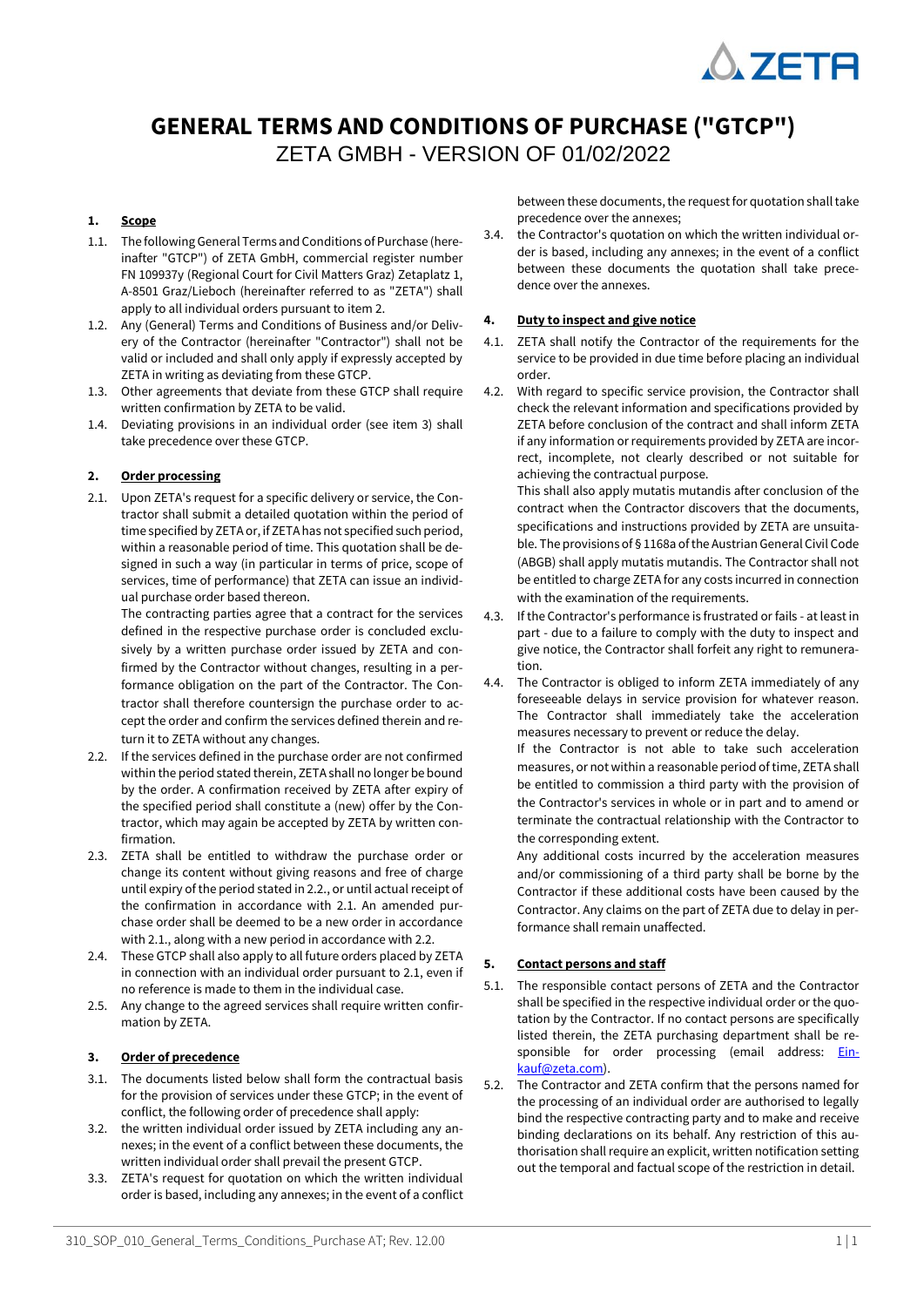

- 5.3. Unless otherwise agreed in the individual order, the Contractor undertakes to establish a team with the personnel and qualifications necessary to meet the requirements of the respective order for the duration of its execution. If it turns out that one or more members of the team do not meet the requirements, the Contractor undertakes to immediately withdraw this member or these members from the execution of the order following a written request by ZETA (stating reasonable grounds) and to replace them with team members with comparable qualifications.
- 5.4. The Contractor shall be responsible for lawfully organising and obtaining all necessary permits for its employees, including but not limited to residence permits, work permits and visas. The Contractor undertakes to comply with all employee protection regulations, to pay its employees in accordance with the law, ordinance or collective agreement, to comply with all other labour and social security regulations and to pay the relevant social security contributions and charges for its employees properly and on time.

## **6. Contractor's Services and Duties**

- 6.1. The Contractor shall provide the goods and/or services defined in more detail in the individual order (hereinafter "Contractual Services").
- 6.2. The Contractor undertakes to perform all Contractual Services on time (see item 7), properly and without defects (see item 13) and in accordance with the respective individual order.
- 6.3. The Contractor shall in principle be entitled to use subcontractors for the provision of the Contractual services, provided that these are not responsible for the major or predominant portion of the Contractual Service as a whole. The Contractor is obliged to disclose the subcontractors in writing at the request of ZETA.
- 6.4. If the end customer requires the subcontractors for an individual order to be disclosed prior to their engagement and insists on the approval of their engagement, ZETA shall inform the Contractor accordingly prior to placing the order. In this case the Contractor is obliged to inform ZETA in writing about the potential subcontractor(s) in advance. Furthermore, the Contractor undertakes to ensure that a specific subcontractor will only be used or engaged with the prior written consent of ZETA. If ZETA does not refuse to give its express consent within 14 calendar days, such consent shall be deemed given. As a general rule, ZETA may only refuse to give its consent for good cause, including but not limited to the refusal of consent by the end customer. If the Contractor uses subcontractors which have not been approved according to the above procedure, the Contractor shall terminate the cooperation with the respective subcontractor immediately at any time upon ZETA's request and shall pay a contractual penalty of 0.5% of the order value according to item 2 for each calendar week or part thereof and each case (i.e. per item or person/subcontractor), but in total not exceed 5% of the order value according to item 2.
- 6.5. Even outside the scope of application of item 6.4, ZETA may for good cause demand that a subcontractor of the Contractor is temporarily or permanently excluded from and not used in performing the service. In this case, the Contractor undertakes to provide a necessary and equally suitable replacement in order to prevent a possible delay. The additional costs for this shall be borne in full by the Contractor.
- 6.6. In any case, the Contractor undertakes to impose all obligations arising from these GTCP as well as from any individual order on the respective subcontractor, insofar as this is necessary for the fulfilment of the contractual obligations.
- 6.7. The place of performance for the delivery or provision of services is at ZETA's address (Zetaplatz 1, A-8501 Lieboch, Austria), unless the contracting parties specify a different place of performance in the individual order. The transfer of risk shall take place in accordance with the Incoterms 2020 rule agreed in writing. Unless the contracting parties have agreed otherwise, the rule "DAP" A-8501 Lieboch, Zetaplatz 1 shall apply according to Incoterms 2020.
- <span id="page-1-0"></span>6.8. The Contractor shall be obliged to supply spare parts for the Contractual Service at market prices (or if a market price cannot be determined, at a price appropriate to the costs of manufacture) for a period of 10 years from the conclusion of an individual order. If spare parts of the same design are no longer available, the Contractor shall be obliged to supply spare parts of an equivalent or higher quality. If only parts of a higher quality are available, ZETA will not bear any additional costs.
- 6.9. The Contractor is furthermore obliged for a period of 5 years after expiry of the obligation to supply spare parts in accordance with ite[m 6.8,](#page-1-0) to inform ZETA in writing about the planned discontinuation of the production of essential components of the Contractual Service. This information shall be provided at least six months before the planned discontinuation of production.
- 6.10. As a proven specialist with many years of experience in its field of activity, the Contractor undertakes to produce or deliver the Contractual Services in accordance with the contract and in perfect quality. The Contractor shall be responsible for the quality assurance of the Contractual Services, including but not limited to compliance with ZETA's quality specifications and standards.
- 6.11. The Contractor shall in particular ensure that
	- a. the Contractual Services comply in all respects with the applicable legal requirements, provisions, regulations and standards of the country of manufacture and storage, (intermediate) delivery and final use of the Contractual Services;
	- b. the Contractual Services are manufactured to a high quality and in compliance with the applicable industry and sector standards, that they are safe, marketable and suitable without restrictions for the intended and agreed purpose of use and comply with the required specifications;
	- c. the Contractual Services are marked in accordance with the specifications, legal regulations and standards.
- 6.12. The Contractor is obliged to fulfil its contractual obligation to perform to the best of its knowledge and based on the current state of the art. The Contractor shall inform ZETA of any contradiction between different regulations in writing within a reasonable period of time. In this case, ZETA shall inform the Contractor which regulation shall apply within a reasonable period of time.
- 6.13. The Contractor warrants that it has all the necessary licences, industrial property rights and all the necessary official permits required for performing the Contractual Services, or will obtain these at its own expense.
- 6.14. The Contractor undertakes to exchange with ZETA in a timely and continuous manner all information related to its services which are or may be important for fulfilling the respective individual order. In particular, the Contractor shall inform ZETA in a timely and continuous manner about all technical and commercial issues that may affect or actually affect the contractual performance of its services.
- 6.15. As part of its obligation to perform, the Contractor undertakes to transmit to ZETA the documents and certificates specified in the respective individual order at the times provided for in the order, but at the latest upon performance of the service. In the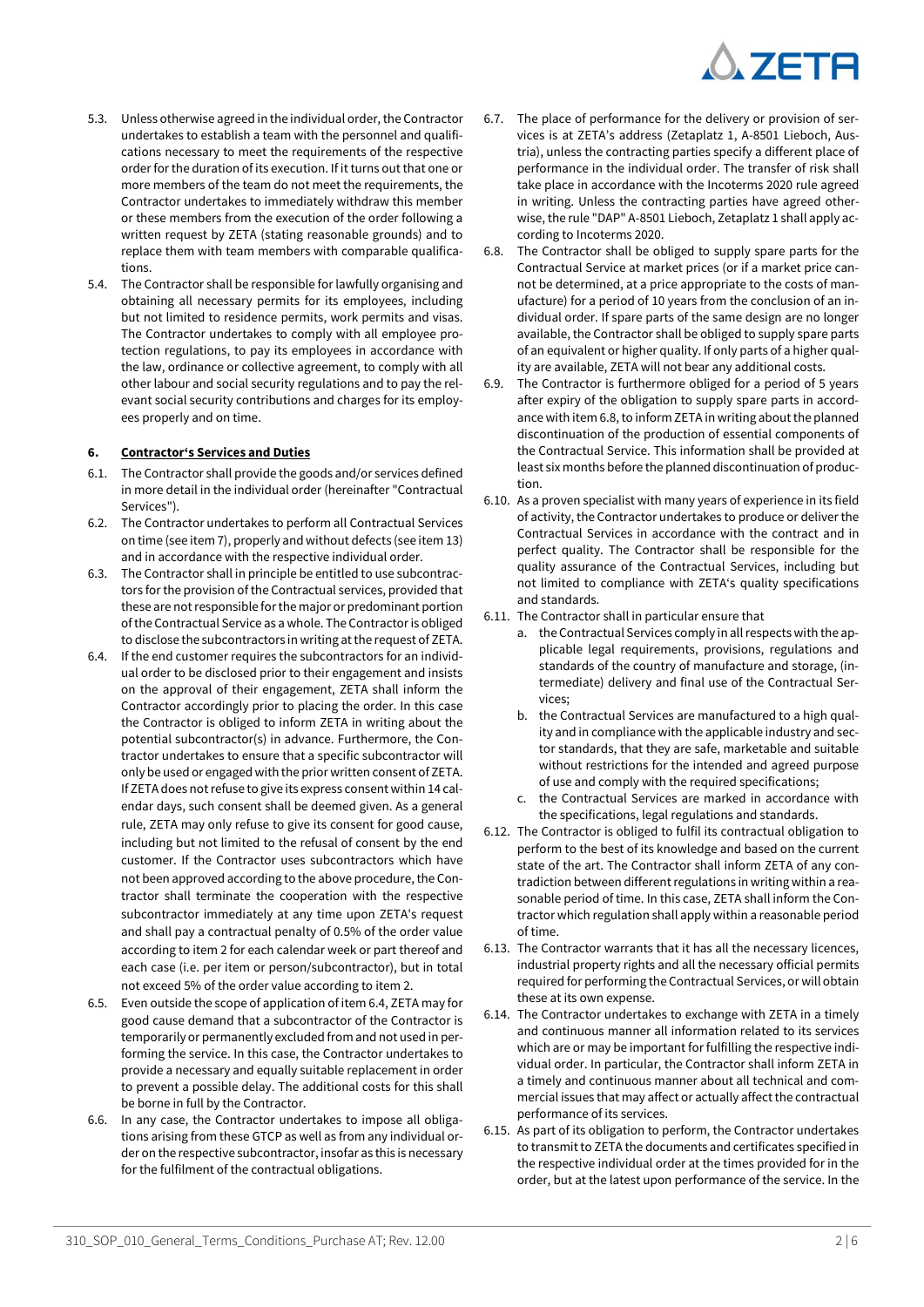

case of partial services, the documentation shall be transmitted at the latest upon completion of the last service.

- 6.16. The Contractor is obliged to submit a CE Declaration of Conformity including the corresponding documentation together with the first delivery/service provision. If other legally required documents are necessary for the delivery or service, these must be provided by the Contractor in any case.
- 6.17. The requirement to take out or maintain insurance shall be defined in more detail in the individual order.

## **7. Performance dates**

- 7.1. The dates for performance of the services shall be specified in the individual order. If no dates are specified in the order, the services shall be provided immediately.
- 7.2. If dates for service provision according to item 7.1 are at risk of not being met or if only a single date can, actually or prospectively, not be met, the Contractor shall inform ZETA immediately in writing. The Contractor is also obliged to take appropriate measures to make up for any actual or imminent delay in performance, or to minimise the delay and its consequences. The Contractor shall not be entitled to any additional remuneration for such measures, unless the (potential) delay was caused by ZETA or third parties attributable to ZETA. Any claim for additional remuneration shall be asserted without exception in accordance with the provisions of item 8 of these GTCP.
- 7.3. In the event of non-compliance with a deadline subject to a penalty in accordance with the contractually agreed schedule for an individual order, the Contractor undertakes to pay a contractual penalty of 1% of the gross order value in accordance with item 2 for each calendar week of delay or part thereof. This contractual penalty shall be limited to a total of 10% of the order value in accordance with item 2. The Contractor's obligation to pay this contractual penalty shall be independent of the Contractor's fault and shall not affect any further claims of ZETA.
- 7.4. If an extension and/or postponement of a deadline is agreed as a result of a change in the scope of performance according to item 8, the contractual penalty agreed for the original deadline shall apply to the new extended deadline, unless the contracting parties agree otherwise.

## **8. Change in the scope of services**

- 8.1. ZETA shall be entitled at any time to change, supplement or reduce the requirements for and/or scope of the services of an individual order, and to demand repeat services and/or additional services. The Contractor shall be obliged to implement these changes, additions and/or reduction and to provide repeat services and/or additional services in accordance with the provisions of these GTCP, unless this is unreasonable and/or impracticable for the Contractor.
- 8.2. The Contractor undertakes not to make any changes and/or additions to the scope of services, provide repeat services and/or additional services or reduce the scope of services without the prior written approval of ZETA.
- 8.3. If the Contractor performs additional services without the written approval of ZETA, it shall not be entitled to any additional remuneration. This shall also apply to changes and/or additions to the scope of services and/or repeat services if these mean additional expenses for the Contractor. Any claims for damages and/or other claims of ZETA shall remain unaffected by this.
- 8.4. Additional services and/or reductions in the scope of services shall be approved exclusively by the ZETA Purchasing Department in writing in the form of a separate individual order (see item 2). If ZETA approves additional services in writing, the

Contractor shall carry them out without delay and in compliance with the agreed schedule. In this case the Contractor shall be entitled to additional remuneration to the extent approved, which shall be calculated on the basis of the remuneration specified in the individual order. In the event of a reduction in the scope of services, the remuneration shall be reduced accordingly.

## **9. Contractor's liabilities**

- 9.1. Subject to any limitations of liability expressly and separately agreed in writing in the individual orders, the Contractor shall be liable without limitation to ZETA for compliance with all contractual provisions and requirements. Furthermore, the Contractor shall be fully responsible for the proper performance of its services and shall bear the full technical and commercial risk related thereto.
- 9.2. The Contractor shall be liable for the fault of any and all persons it uses to fulfil its contractual obligations to the same extent as for its own fault (this shall also apply in particular to subcontractors, suppliers, etc.) as well as for the conduct of third parties attributable to it (e.g. owners, corporate bodies, etc.).
- 9.3. The Contractor shall be liable for all additional costs incurred by ZETA due to a delay in delivery and/or performance by the Contractor (including but not limited to storage costs, warehousing costs as well as costs for staff idle time incurred by ZETA, the Contractor, other subcontractors. and the end customer).
- 9.4. The Contractor shall indemnify and hold ZETA harmless from and against all claims asserted against ZETA by the end customer if and to the extent that the Contractor caused the respective claim intentionally or negligently.
- 9.5. Any separate extensions or limitations of liability shall be agreed in the respective individual order.

#### **10. Production and quality inspections / supplier audit**

- 10.1. ZETA shall be entitled to carry out production and/or quality inspections (including inspection of planning and production in terms of quality and scheduling, proper storage) at the Contractor's premises after giving reasonable prior notice. Such inspections may be carried out by ZETA employees, employees of the end customer, or commissioned third parties. In doing so, ZETA shall take account of the Contractor's operational requirements and coordinate the date with the Contractor to the extent feasible under the given circumstances. However, if the supplier is already in default or if there are other justified reasons, ZETA may carry out inspections at any time during the Contractor's regular working hours after giving reasonable prior notice.
- 10.2. The Contractor shall in particular grant access to the working areas and to manufacturing and storage facilities, documents, tools, etc. for the purpose of these production and/or quality inspections.

#### **11. Materials provided**

- 11.1. Materials, substances, works and the like provided by ZETA for the performance of the contract shall remain the property of ZETA; they shall be marked as such by the Contractor and stored separately. If such materials, substances, works and the like are treated and processed, the resulting new and reworked products shall be immediately deemed to be transferred to the ownership of ZETA, including in semi-finished condition.
- 11.2. The Contractor shall ensure proper handling, storage and protection of the materials, substances, works etc. provided by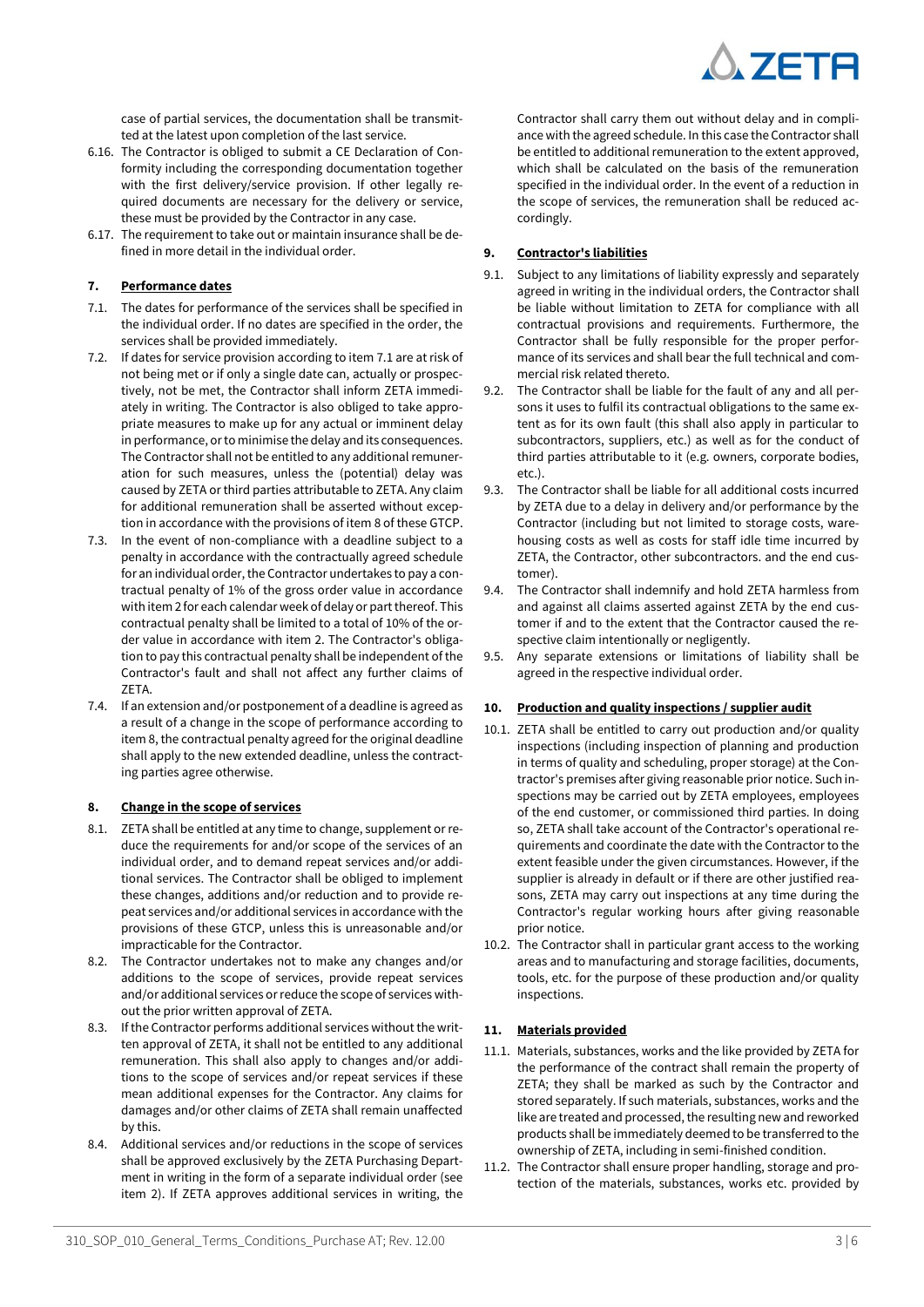

ZETA. The Contractor shall bear the risk of their accidental destruction or loss (including theft) from the time they are handed over and shall be liable for any damage caused by improper or negligent handling.

## **12. Packaging**

- 12.1. The packaging shall be appropriate, faultless and suitable for the agreed mode of transportation. The Contractor shall, at its own expense, provide careful packaging adapted to the items to be shipped.
- 12.2. The Contractor is obliged to take back the packaging free of charge and to dispose of it properly at its own expense.
- 12.3. Damage caused by improper packaging or non-compliance with instructions regarding the required packaging shall be borne by the Contractor.

## **13. Warranty**

13.1. The Contractor warrants that its services have the warranted characteristics, comply with the prescribed services and specifications and are performed in accordance with the recognised rules and the latest state of the art. The Contractor also warrants that its services are not afflicted with defects that exclude, impair or reduce the value of these services, their customary use or their use intended in the individual order.

Furthermore, the Contractor guarantees the flowless design, construction and choice of material, unless this is specified by ZETA and unless the Contractor violates its duty to give notice according to § 1168a ABGB (see item 4.2). The service shall comply with the laws, accident prevention regulations and other country-specific regulations valid in the country of destination.

- 13.2. Unless otherwise agreed in the individual order, the warranty period shall be 24 months after acceptance and positive incoming goods inspection by ZETA or, in the case of work and/or mixed-type contractual services, after acceptance of ZETA's services by the end customer/after acceptance of the Contractor's services, unless statutory provisions entitle ZETA to a longer period.
- 13.3. If a defect emerges within the warranty period, it shall be presumed that the defect already existed at the time of acceptance in accordance with item 13.
- 13.4. A warranty claim shall be deemed to exist if a defect is detected by ZETA within the agreed warranty period. The defect detected within the warranty period must be asserted within a reasonable period of time after detection; an out-of-court assertion shall be deemed sufficient in this respect. In any case, a defect must be asserted in court within three years of detection.
- 13.5. ZETA in turn undertakes to inform the Contractor of any complaints concerning the Contractor's delivery and/or service immediately after becoming aware of them.
- 13.6. The Contractor undertakes to remedy all defects notified by ZETA within the set, reasonable grace period by repair or replacement at its own expense.
- ZETA shall be free to choose whether the Contractor must remedy the defect by repair or replacement, provided that the cost of the chosen type of remedy is not blatantly disproportionate to the alternative type of remedy.

Furthermore, in case of substantial defects which prevent the proper use of at least parts of the service, ZETA shall also be entitled to carry out the repair or replacement itself or have it carried out by third parties without having to request the Contractor to carry out the improvement, provided that such substitute performance appears necessary to avoid further damage. The costs for substitute performance shall be borne or reimbursed in full by the Contractor.

- 13.7. If a defect is not remedied within the set grace period, ZETA shall have the following options for action at its own choice, subject to further legal claims:
	- Insisting on repair or replacement by the Contractor;
	- Contracting out the repair or replacement to a third party at the Contractor's expense;
	- Carrying out the repair or replacement itself at the Contractor's expense;
	- Assertion of a price reduction;
	- Withdrawal from the contract and assertion of a price reduction; as well as cumulatively to all these options
	- Compensation for damages and reimbursement of futile expenses.
- 13.8. If the Contractor has to provide a warranty for a defect, it shall also bear the costs for determination of the defect and the costs for additional measures to be taken as a result of the defect.
- 13.9. Once the defect has been remedied, the warranty period for the defective part of the performance shall recommence upon acceptance in accordance with item 14 of these GTCP.
- 13.10.The Contractor waives the objection of delayed notification of defects. ZETA will thus not lose any of its rights or claims due to a delay or failure to notify defects.

## **14. Acceptance**

- 14.1. ZETA will inspect the goods (Contractual Services) delivered to ZETA at the agreed place and time of delivery where possible (incoming goods inspection) and report any obvious defects within a reasonable period of time. The Contractor waives its right to be present at this inspection; this waiver shall also apply to the forwarding agent or subcontractor commissioned by it. If the Contractor does not receive notification of any defects within a period of 7 working days, acceptance shall be deemed to have taken place at the end of that day.
- 14.2. In cases where Contractual Services must be put into operation or use to be able to inspect them for defects, acceptance shall not take place until at least one test run has been successfully completed.
- 14.3. If the parties agree on a Factory Acceptance Test ("FAT") or a Site Acceptance Test ("SAT") in the individual order, acceptance shall take place after successful completion of these tests, notwithstanding the preceding provisions.
- 14.4. If the Contractual Services are not inspected according to items 14.1., 14.2. or 14.3., the date of performance or delivery to ZETA at the agreed place and time of delivery shall be deemed to be the date of acceptance.
- 14.5. Failure to inspect the Contractual Services delivered and failure to report a defect shall not result in a lapse of the warranty claims for these defects pursuant to item 13.
- 14.6. Partial acceptances shall be excluded unless otherwise agreed in the respective individual order.

## **15. Suspension of contract in case of force majeure**

- 15.1. Neither party shall be responsible for any failure to perform any obligation under these GTCP or under any individual order if such failure is due to force majeure. The affected party shall be released from the performance of its obligation affected by the force majeure event for as long as this event continues.
- 15.2. Force majeure means any event or circumstance which would render the performance of an obligation wholly or partly impossible or unlawful, provided that such event or circumstance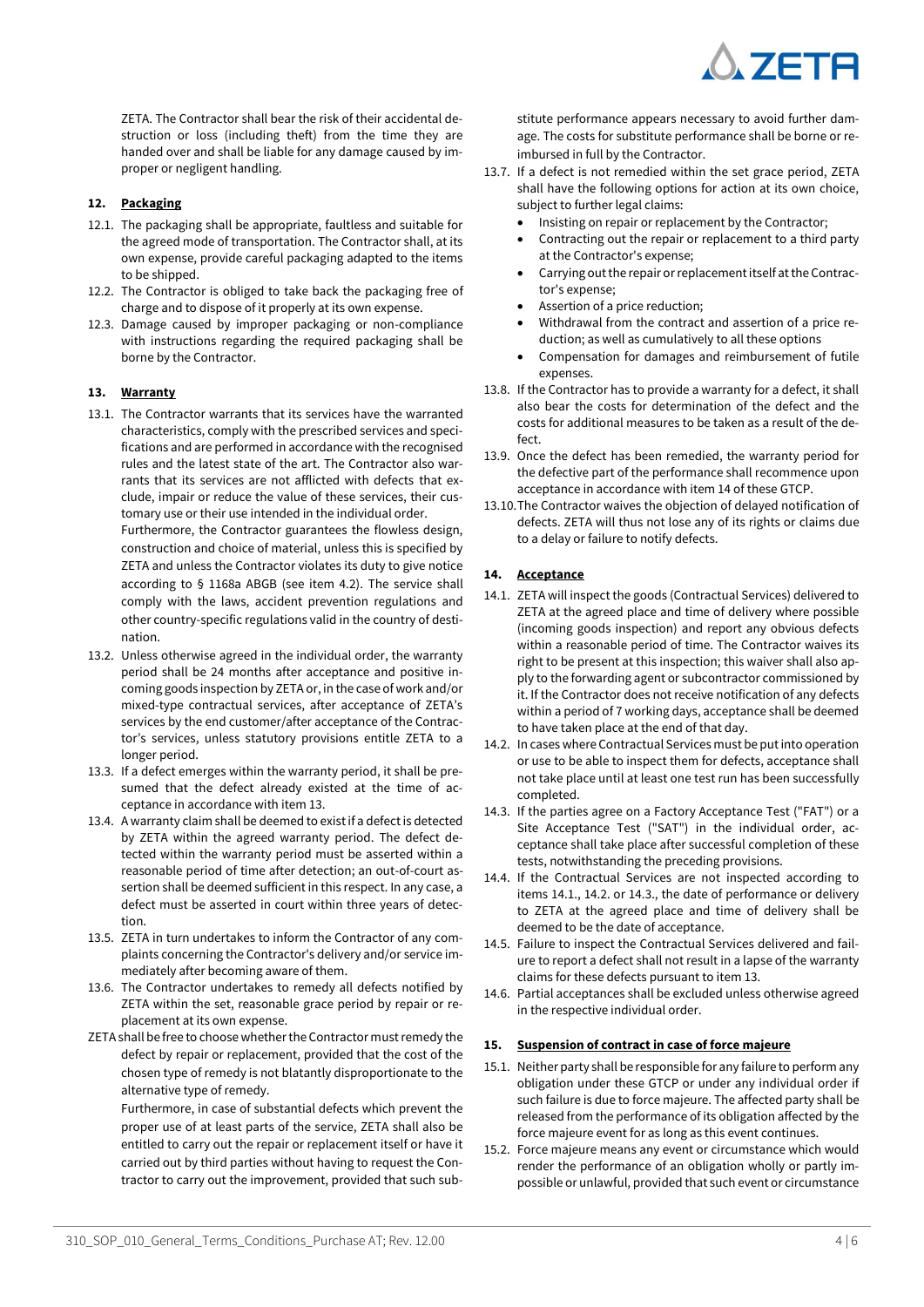

(i) is beyond the control of the affected party, (ii) is not attributable to it and/or (iii) cannot be prevented, overcome or remedied by the affected party by the exercise of due diligence.

- 15.3. The party affected by an event of force majeure shall inform the other party immediately after such an event has occurred. The contracting parties will decide on the measures to be taken in close consultation and, if necessary, jointly decide on the duration of the suspension of the contract.
- 15.4. Irrespective of this coordination between the contracting parties, the party affected by an event of force majeure shall be obliged to take all reasonable measures to limit damage and to ensure timely performance of the service or at least to minimise any delay in the performance of the service.
- 15.5. If an event of force majeure prevents the Contractor or ZETA from fulfilling their contractual obligations (including towards the end customer) for a period of more than 14 consecutive calendar days, ZETA shall be entitled to withdraw from an individual order in whole or in part. ZETA shall also be entitled to withdraw from an individual order in whole or in part if an event of force majeure leads to a significant reduction in or complete cessation of the need on the part of ZETA. If ZETA withdraws for the reasons mentioned above, the Contractor shall only be entitled to remuneration for those partial services affected by the withdrawal which have already been provided and delivered to and are usable by ZETA.
- 15.6. Each party shall bear its own costs, expenses, losses and/or damages associated with a force majeure event.
- 15.7. The parties are aware of the impact of the COVID-19 pandemic. The parties are further aware that the legal and regulatory restrictions due to the COVID-19 pandemic require special efforts. Due to these circumstances, the contracting parties mutually agree that COVID-19 shall under no circumstances constitute a force majeure event, except in the case of regulatory restrictions and/or requirements that make it impossible for the Contractor to perform the services pursuant to item 7 of these GTCP in a timely manner. Furthermore, the Contractor undertakes to use best endeavours and take all necessary measures to limit damage and ensure timely performance despite any restrictions due to COVID-19, or at least to minimise any delay.

# **16. Price**

- 16.1. Prices shall be agreed separately in each individual order.
- 16.2. Unless expressly agreed in writing, the prices agreed in an individual order are fixed prices. The agreed prices shall cover all services to be provided under the contract, including all ancillary services required for the proper provision of the service in accordance with the contract.
- 16.3. All prices include packaging suitable for transport and exclude statutory VAT.

# **17. Invoicing and terms of payment**

- 17.1. Invoicing and payment dates shall in principle be agreed between the parties in the individual order.
- 17.2. Invoicing shall take place at the earliest upon delivery of the service agreed in the individual order. If delivery is made before the agreed delivery date, the term of payment and due date shall be based on the agreed delivery date.
- 17.3. An invoice shall be due and payable only if ZETA has received the invoice corresponding to the requirements of item 17.5. Unless otherwise agreed, invoices shall be due for payment within 21 working days of receipt with a 3% deduction, otherwise within 60 days of receipt without deduction.
- 17.4. The contracting parties agree that invoices shall be submitted electronically in single copy to *invoice@zeta.com.*
- 17.5. In addition to the minimum legal requirements, each invoice must contain at least the following information: order reference, project name, WBS number and item number, delivery note number, order item number, weight (gross/net), customs tariff number, country of origin, if applicable. Incorrect invoices, as well as invoices that do not comply with what has been agreed, shall be returned to the Contractor and shall be deemed not to have been received. Payment of an invoice shall not constitute acceptance of the respective Contractual Service.
- 17.6. All taxes, charges, duties or fees relating to the Contractual Services and/or the Contractor's personnel shall be borne by the Contractor. ZETA shall be entitled to deduct any withholding tax from the price.
- 17.7. ZETA shall be entitled to deduct contractual penalties pursuant to these GTCP from any invoices as well as from the Contractor's final invoice, or to demand their payment.

# **18. Intellectual property rights**

- 18.1. The contracting parties agree that all results of work, screening and planning arising from an individual order shall, as far as legally permissible, become the exclusive property of ZETA. If the service contains know-how of the Contractor which has been developed before or independently of the contractual relationship between ZETA and the Contractor, ZETA shall be granted a royalty-free, unlimited, but not exclusive, right of use. ZETA shall also be entitled, at its sole discretion, to use or modify only parts of the service or to use or adapt the service for other projects. Furthermore, ZETA may transfer all rights of use to the end customer or other third parties.
- 18.2. If the Contractor's scope of services includes customised programs, the (intellectual) property therein shall pass to ZETA as far as this is legally permissible. If this is not permissible pursuant to applicable law, ZETA shall be granted an exclusive, worldwide and unrestricted right of use and exploitation of customised programs. Unless otherwise agreed in the individual orders, ZETA's right of use and exploitation shall be deemed to be included in the remuneration agreed in the relevant orders.
- 18.3. By accepting an individual order, the Contractor confirms that the above mentioned property rights and copyrights are not in conflict with any third party copyrights that would prevent ZETA from using these rights. If third parties nevertheless assert such rights against ZETA, the Contractor undertakes to fully indemnify and hold ZETA harmless.
- 18.4. Furthermore, the Contractor undertakes to hand over the contractually agreed documentation to ZETA both as \*pdf and in electronically editable form in the original format (dwg or dxf format). This may be used by ZETA without restriction and free of charge. The Contractor shall not be entitled to retain this documentation.

## **19. Inventions, property rights**

- 19.1. The Contractor shall grant ZETA a free, transferable and unlimited right of use to protectable inventions made in the course of the legal relationship, in particular concerning development services carried out by the Contractor.
- 19.2. The Contractor acknowledges that ZETA operates internationally and that goods may be used worldwide. The Contractor warrants that the deliveries/services do not infringe any property rights (including but not limited to patent rights, trademark rights, design rights and copyrights) of third parties and shall indemnify and hold ZETA harmless in respect of any such claims and in respect of any disadvantages resulting therefrom.